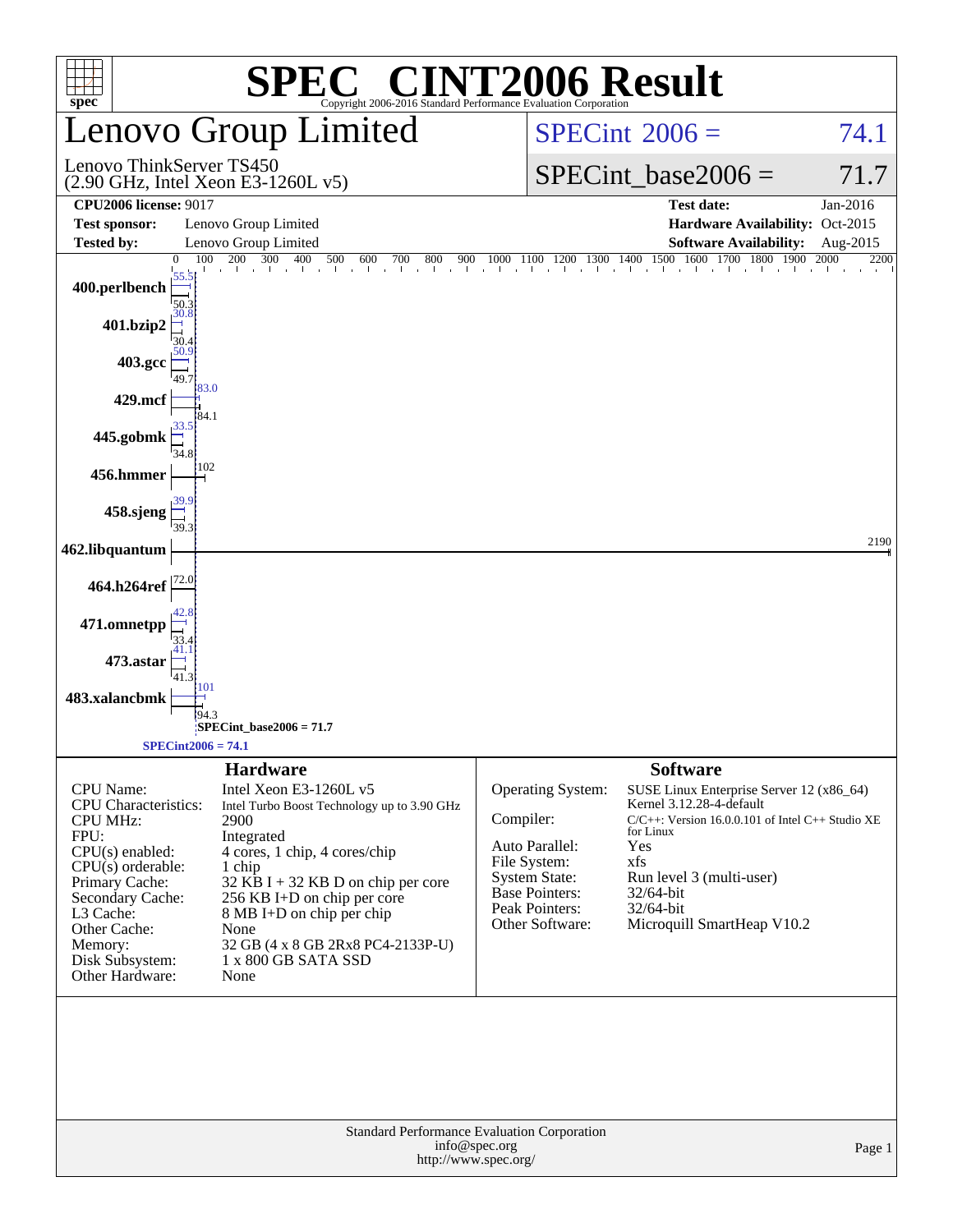

### enovo Group Limited

### $SPECint2006 = 74.1$  $SPECint2006 = 74.1$

(2.90 GHz, Intel Xeon E3-1260L v5) Lenovo ThinkServer TS450

SPECint base2006 =  $71.7$ 

**[Test sponsor:](http://www.spec.org/auto/cpu2006/Docs/result-fields.html#Testsponsor)** Lenovo Group Limited **[Hardware Availability:](http://www.spec.org/auto/cpu2006/Docs/result-fields.html#HardwareAvailability)** Oct-2015

**[CPU2006 license:](http://www.spec.org/auto/cpu2006/Docs/result-fields.html#CPU2006license)** 9017 **[Test date:](http://www.spec.org/auto/cpu2006/Docs/result-fields.html#Testdate)** Jan-2016 **[Tested by:](http://www.spec.org/auto/cpu2006/Docs/result-fields.html#Testedby)** Lenovo Group Limited **[Software Availability:](http://www.spec.org/auto/cpu2006/Docs/result-fields.html#SoftwareAvailability)** Aug-2015

### **[Results Table](http://www.spec.org/auto/cpu2006/Docs/result-fields.html#ResultsTable)**

|                                                                                                          | <b>Base</b>    |              |                |              |                |       | <b>Peak</b>    |              |                |              |                |              |
|----------------------------------------------------------------------------------------------------------|----------------|--------------|----------------|--------------|----------------|-------|----------------|--------------|----------------|--------------|----------------|--------------|
| <b>Benchmark</b>                                                                                         | <b>Seconds</b> | <b>Ratio</b> | <b>Seconds</b> | <b>Ratio</b> | <b>Seconds</b> | Ratio | <b>Seconds</b> | <b>Ratio</b> | <b>Seconds</b> | <b>Ratio</b> | <b>Seconds</b> | <b>Ratio</b> |
| 400.perlbench                                                                                            | 194            | 50.4         | 194            | 50.3         | 194            | 50.2  | 176            | 55.5         | 176            | 55.5         | 176            | 55.5         |
| 401.bzip2                                                                                                | 316            | 30.5         | 317            | 30.4         | 318            | 30.3  | 313            | 30.8         | 313            | 30.8         | 313            | 30.8         |
| $403.\mathrm{gcc}$                                                                                       | 162            | 49.8         | 162            | 49.7         | 162            | 49.7  | 158            | 50.9         | 159            | 50.6         | 158            | 50.9         |
| $429$ mcf                                                                                                | 109            | 83.7         | 108            | 84.1         | 107            | 85.1  | 110            | 82.8         | 110            | 83.0         | 109            | 83.8         |
| $445$ .gobmk                                                                                             | 301            | 34.8         | 301            | 34.8         | 302            | 34.8  | 313            | 33.5         | 313            | <u>33.5</u>  | 313            | 33.5         |
| $456.$ hmmer                                                                                             | 91.5           | 102          | 91.6           | 102          | 91.6           | 102   | 91.5           | 102          | 91.6           | 102          | 91.6           | 102          |
| $458$ .sjeng                                                                                             | 308            | 39.3         | 307            | 39.4         | 308            | 39.3  | 303            | 39.9         | 303            | 39.9         | 304            | 39.9         |
| 462.libquantum                                                                                           | 9.46           | 2190         | 9.47           | 2190         | 9.48           | 2190  | 9.46           | 2190         | 9.47           | 2190         | 9.48           | 2190         |
| 464.h264ref                                                                                              | 307            | 72.0         | 307            | 72.2         | 308            | 71.8  | 307            | 72.0         | 307            | 72.2         | 308            | 71.8         |
| $ 471$ .omnetpp                                                                                          | 185            | 33.8         | 187            | 33.4         | 187            | 33.4  | 146            | 42.7         | 146            | 42.9         | 146            | 42.8         |
| $473$ . astar                                                                                            | 170            | 41.4         | 170            | 41.2         | 170            | 41.3  | 172            | 40.9         | 169            | 41.4         | 171            | 41.1         |
| 483.xalancbmk                                                                                            | 73.3           | 94.1         | 73.0           | 94.6         | 73.2           | 94.3  | 68.5           | 101          | 68.7           | 100          | 68.4           | 101          |
| Results appear in the order in which they were run. Bold underlined text indicates a median measurement. |                |              |                |              |                |       |                |              |                |              |                |              |

### **[Submit Notes](http://www.spec.org/auto/cpu2006/Docs/result-fields.html#SubmitNotes)**

The config file option 'submit' was used.

### **[Operating System Notes](http://www.spec.org/auto/cpu2006/Docs/result-fields.html#OperatingSystemNotes)**

Stack size set to unlimited using "ulimit -s unlimited"

### **[Platform Notes](http://www.spec.org/auto/cpu2006/Docs/result-fields.html#PlatformNotes)**

BIOS Configuration: EIST Support set to Enabled Intel (R) Hyper-Threading set to Disabled C1E Support set to Enabled C State Support set to Enabled Turbo Mode set to Enable Sysinfo program /home/cpu2006-1.2-ic16.0/config/sysinfo.rev6914 \$Rev: 6914 \$ \$Date:: 2014-06-25 #\$ e3fbb8667b5a285932ceab81e28219e1 running on TS450-SLE12 Thu Jan 21 19:36:40 2016 This section contains SUT (System Under Test) info as seen by some common utilities. To remove or add to this section, see: <http://www.spec.org/cpu2006/Docs/config.html#sysinfo>

 From /proc/cpuinfo model name : Intel(R) Xeon(R) CPU E3-1260L v5 @ 2.90GHz 1 "physical id"s (chips) 4 "processors" cores, siblings (Caution: counting these is hw and system dependent. The Continued on next page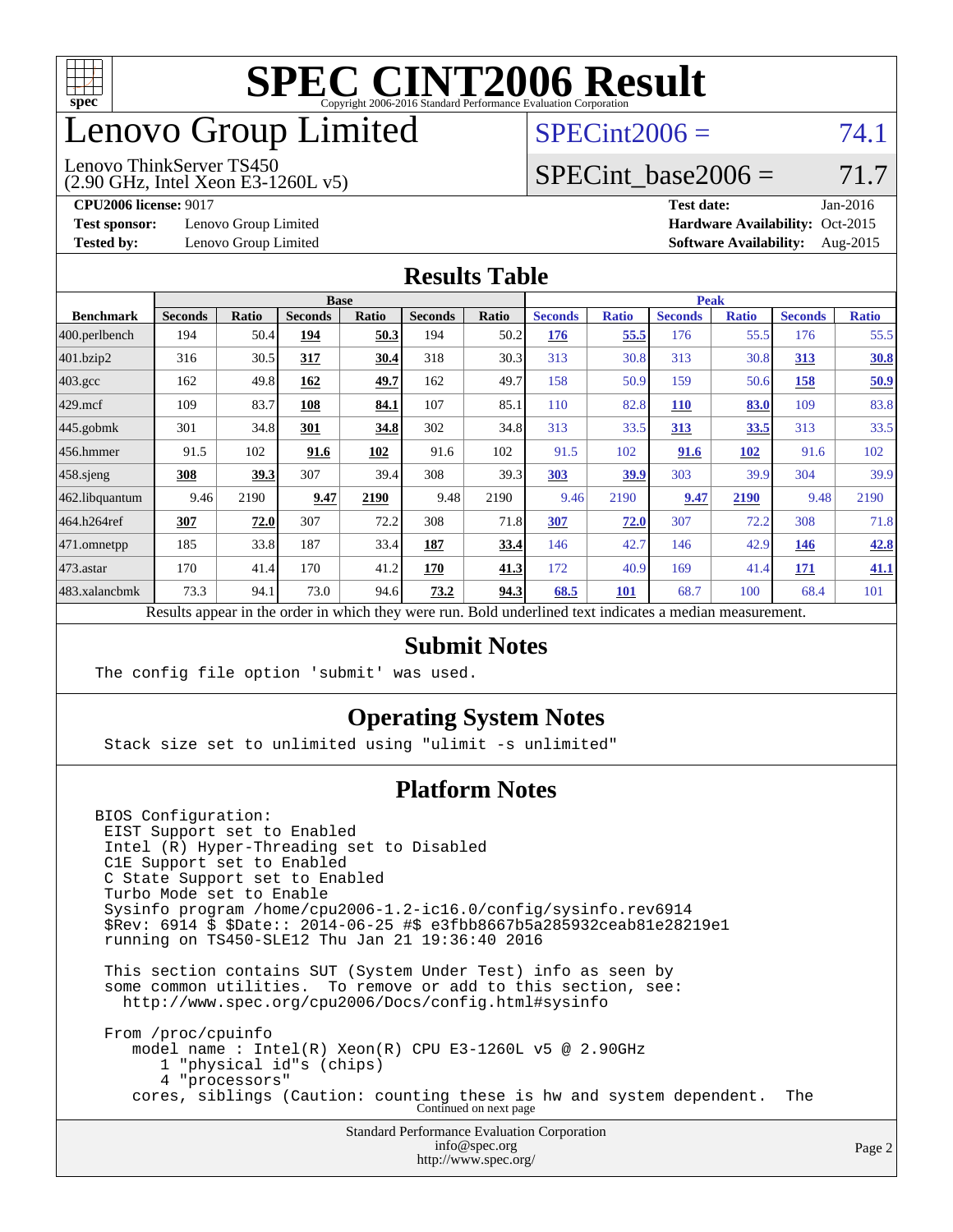

enovo Group Limited

 $SPECint2006 = 74.1$  $SPECint2006 = 74.1$ 

(2.90 GHz, Intel Xeon E3-1260L v5) Lenovo ThinkServer TS450

 $SPECTnt\_base2006 = 71.7$ 

**[Test sponsor:](http://www.spec.org/auto/cpu2006/Docs/result-fields.html#Testsponsor)** Lenovo Group Limited **[Hardware Availability:](http://www.spec.org/auto/cpu2006/Docs/result-fields.html#HardwareAvailability)** Oct-2015

**[CPU2006 license:](http://www.spec.org/auto/cpu2006/Docs/result-fields.html#CPU2006license)** 9017 **[Test date:](http://www.spec.org/auto/cpu2006/Docs/result-fields.html#Testdate)** Jan-2016 **[Tested by:](http://www.spec.org/auto/cpu2006/Docs/result-fields.html#Testedby)** Lenovo Group Limited **[Software Availability:](http://www.spec.org/auto/cpu2006/Docs/result-fields.html#SoftwareAvailability)** Aug-2015

#### **[Platform Notes \(Continued\)](http://www.spec.org/auto/cpu2006/Docs/result-fields.html#PlatformNotes)**

Standard Performance Evaluation Corporation following excerpts from /proc/cpuinfo might not be reliable. Use with caution.) cpu cores : 4 siblings : 4 physical 0: cores 0 1 2 3 cache size : 8192 KB From /proc/meminfo MemTotal: 32933324 kB HugePages\_Total: 0<br>Hugepagesize: 2048 kB Hugepagesize: From /etc/\*release\* /etc/\*version\* SuSE-release: SUSE Linux Enterprise Server 12 (x86\_64) VERSION = 12 PATCHLEVEL = 0 # This file is deprecated and will be removed in a future service pack or release. # Please check /etc/os-release for details about this release. os-release: NAME="SLES" VERSION="12" VERSION\_ID="12" PRETTY NAME="SUSE Linux Enterprise Server 12" ID="sles" ANSI\_COLOR="0;32" CPE\_NAME="cpe:/o:suse:sles:12" uname -a: Linux TS450-SLE12 3.12.28-4-default #1 SMP Thu Sep 25 17:02:34 UTC 2014 (9879bd4) x86\_64 x86\_64 x86\_64 GNU/Linux run-level 3 Jan 21 19:35 SPEC is set to: /home/cpu2006-1.2-ic16.0 Filesystem Type Size Used Avail Use% Mounted on /dev/sda3 xfs 600G 7.6G 593G 2% /home Additional information from dmidecode: Warning: Use caution when you interpret this section. The 'dmidecode' program reads system data which is "intended to allow hardware to be accurately determined", but the intent may not be met, as there are frequent changes to hardware, firmware, and the "DMTF SMBIOS" standard. BIOS LENOVO FWKT32A 12/25/2015 Memory: 4x Samsung M378A1G43DB0-CPB 8 GB 2 rank 2133 MHz (End of data from sysinfo program)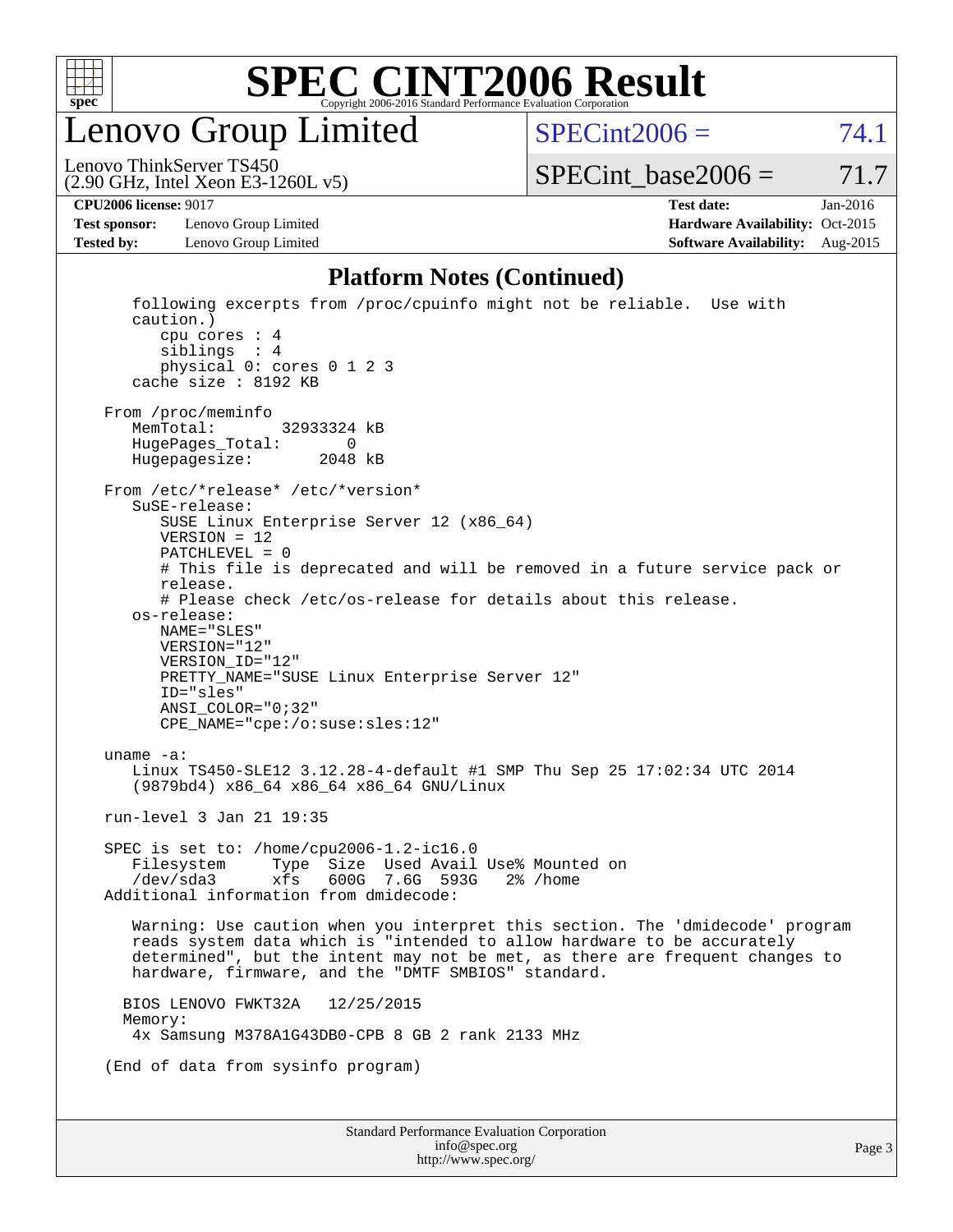

### enovo Group Limited

 $SPECint2006 = 74.1$  $SPECint2006 = 74.1$ 

(2.90 GHz, Intel Xeon E3-1260L v5) Lenovo ThinkServer TS450

SPECint base2006 =  $71.7$ 

**[Test sponsor:](http://www.spec.org/auto/cpu2006/Docs/result-fields.html#Testsponsor)** Lenovo Group Limited **[Hardware Availability:](http://www.spec.org/auto/cpu2006/Docs/result-fields.html#HardwareAvailability)** Oct-2015

**[CPU2006 license:](http://www.spec.org/auto/cpu2006/Docs/result-fields.html#CPU2006license)** 9017 **[Test date:](http://www.spec.org/auto/cpu2006/Docs/result-fields.html#Testdate)** Jan-2016 **[Tested by:](http://www.spec.org/auto/cpu2006/Docs/result-fields.html#Testedby)** Lenovo Group Limited **[Software Availability:](http://www.spec.org/auto/cpu2006/Docs/result-fields.html#SoftwareAvailability)** Aug-2015

### **[General Notes](http://www.spec.org/auto/cpu2006/Docs/result-fields.html#GeneralNotes)**

Environment variables set by runspec before the start of the run:  $KMP$  AFFINITY = "granularity=fine, scatter" LD\_LIBRARY\_PATH = "/home/cpu2006-1.2-ic16.0/libs/32:/home/cpu2006-1.2-ic16.0/libs/64:/home/cpu2006-1.2-ic16.0/sh" OMP\_NUM\_THREADS = "4"

 Binaries compiled on a system with 1x Intel Core i5-4670K CPU + 32GB memory using RedHat EL 7.1 Transparent Huge Pages enabled with: echo always > /sys/kernel/mm/transparent\_hugepage/enabled

**[Base Compiler Invocation](http://www.spec.org/auto/cpu2006/Docs/result-fields.html#BaseCompilerInvocation)**

 $\frac{C \text{ benchmarks:}}{C \text{ C}}$ -m64

[C++ benchmarks:](http://www.spec.org/auto/cpu2006/Docs/result-fields.html#CXXbenchmarks) [icpc -m64](http://www.spec.org/cpu2006/results/res2016q1/cpu2006-20160125-38905.flags.html#user_CXXbase_intel_icpc_64bit_fc66a5337ce925472a5c54ad6a0de310)

### **[Base Portability Flags](http://www.spec.org/auto/cpu2006/Docs/result-fields.html#BasePortabilityFlags)**

 400.perlbench: [-DSPEC\\_CPU\\_LP64](http://www.spec.org/cpu2006/results/res2016q1/cpu2006-20160125-38905.flags.html#b400.perlbench_basePORTABILITY_DSPEC_CPU_LP64) [-DSPEC\\_CPU\\_LINUX\\_X64](http://www.spec.org/cpu2006/results/res2016q1/cpu2006-20160125-38905.flags.html#b400.perlbench_baseCPORTABILITY_DSPEC_CPU_LINUX_X64) 401.bzip2: [-DSPEC\\_CPU\\_LP64](http://www.spec.org/cpu2006/results/res2016q1/cpu2006-20160125-38905.flags.html#suite_basePORTABILITY401_bzip2_DSPEC_CPU_LP64) 403.gcc: [-DSPEC\\_CPU\\_LP64](http://www.spec.org/cpu2006/results/res2016q1/cpu2006-20160125-38905.flags.html#suite_basePORTABILITY403_gcc_DSPEC_CPU_LP64) 429.mcf: [-DSPEC\\_CPU\\_LP64](http://www.spec.org/cpu2006/results/res2016q1/cpu2006-20160125-38905.flags.html#suite_basePORTABILITY429_mcf_DSPEC_CPU_LP64) 445.gobmk: [-DSPEC\\_CPU\\_LP64](http://www.spec.org/cpu2006/results/res2016q1/cpu2006-20160125-38905.flags.html#suite_basePORTABILITY445_gobmk_DSPEC_CPU_LP64) 456.hmmer: [-DSPEC\\_CPU\\_LP64](http://www.spec.org/cpu2006/results/res2016q1/cpu2006-20160125-38905.flags.html#suite_basePORTABILITY456_hmmer_DSPEC_CPU_LP64) 458.sjeng: [-DSPEC\\_CPU\\_LP64](http://www.spec.org/cpu2006/results/res2016q1/cpu2006-20160125-38905.flags.html#suite_basePORTABILITY458_sjeng_DSPEC_CPU_LP64) 462.libquantum: [-DSPEC\\_CPU\\_LP64](http://www.spec.org/cpu2006/results/res2016q1/cpu2006-20160125-38905.flags.html#suite_basePORTABILITY462_libquantum_DSPEC_CPU_LP64) [-DSPEC\\_CPU\\_LINUX](http://www.spec.org/cpu2006/results/res2016q1/cpu2006-20160125-38905.flags.html#b462.libquantum_baseCPORTABILITY_DSPEC_CPU_LINUX) 464.h264ref: [-DSPEC\\_CPU\\_LP64](http://www.spec.org/cpu2006/results/res2016q1/cpu2006-20160125-38905.flags.html#suite_basePORTABILITY464_h264ref_DSPEC_CPU_LP64) 471.omnetpp: [-DSPEC\\_CPU\\_LP64](http://www.spec.org/cpu2006/results/res2016q1/cpu2006-20160125-38905.flags.html#suite_basePORTABILITY471_omnetpp_DSPEC_CPU_LP64) 473.astar: [-DSPEC\\_CPU\\_LP64](http://www.spec.org/cpu2006/results/res2016q1/cpu2006-20160125-38905.flags.html#suite_basePORTABILITY473_astar_DSPEC_CPU_LP64) 483.xalancbmk: [-DSPEC\\_CPU\\_LP64](http://www.spec.org/cpu2006/results/res2016q1/cpu2006-20160125-38905.flags.html#suite_basePORTABILITY483_xalancbmk_DSPEC_CPU_LP64) [-DSPEC\\_CPU\\_LINUX](http://www.spec.org/cpu2006/results/res2016q1/cpu2006-20160125-38905.flags.html#b483.xalancbmk_baseCXXPORTABILITY_DSPEC_CPU_LINUX)

### **[Base Optimization Flags](http://www.spec.org/auto/cpu2006/Docs/result-fields.html#BaseOptimizationFlags)**

#### [C benchmarks](http://www.spec.org/auto/cpu2006/Docs/result-fields.html#Cbenchmarks):

[-xCORE-AVX2](http://www.spec.org/cpu2006/results/res2016q1/cpu2006-20160125-38905.flags.html#user_CCbase_f-xAVX2_5f5fc0cbe2c9f62c816d3e45806c70d7) [-ipo](http://www.spec.org/cpu2006/results/res2016q1/cpu2006-20160125-38905.flags.html#user_CCbase_f-ipo) [-O3](http://www.spec.org/cpu2006/results/res2016q1/cpu2006-20160125-38905.flags.html#user_CCbase_f-O3) [-no-prec-div](http://www.spec.org/cpu2006/results/res2016q1/cpu2006-20160125-38905.flags.html#user_CCbase_f-no-prec-div) [-parallel](http://www.spec.org/cpu2006/results/res2016q1/cpu2006-20160125-38905.flags.html#user_CCbase_f-parallel) [-opt-prefetch](http://www.spec.org/cpu2006/results/res2016q1/cpu2006-20160125-38905.flags.html#user_CCbase_f-opt-prefetch) [-auto-p32](http://www.spec.org/cpu2006/results/res2016q1/cpu2006-20160125-38905.flags.html#user_CCbase_f-auto-p32)

[C++ benchmarks:](http://www.spec.org/auto/cpu2006/Docs/result-fields.html#CXXbenchmarks)

[-xCORE-AVX2](http://www.spec.org/cpu2006/results/res2016q1/cpu2006-20160125-38905.flags.html#user_CXXbase_f-xAVX2_5f5fc0cbe2c9f62c816d3e45806c70d7) [-ipo](http://www.spec.org/cpu2006/results/res2016q1/cpu2006-20160125-38905.flags.html#user_CXXbase_f-ipo) [-O3](http://www.spec.org/cpu2006/results/res2016q1/cpu2006-20160125-38905.flags.html#user_CXXbase_f-O3) [-no-prec-div](http://www.spec.org/cpu2006/results/res2016q1/cpu2006-20160125-38905.flags.html#user_CXXbase_f-no-prec-div) [-opt-prefetch](http://www.spec.org/cpu2006/results/res2016q1/cpu2006-20160125-38905.flags.html#user_CXXbase_f-opt-prefetch) [-auto-p32](http://www.spec.org/cpu2006/results/res2016q1/cpu2006-20160125-38905.flags.html#user_CXXbase_f-auto-p32) [-Wl,-z,muldefs](http://www.spec.org/cpu2006/results/res2016q1/cpu2006-20160125-38905.flags.html#user_CXXbase_link_force_multiple1_74079c344b956b9658436fd1b6dd3a8a) [-L/sh -lsmartheap64](http://www.spec.org/cpu2006/results/res2016q1/cpu2006-20160125-38905.flags.html#user_CXXbase_SmartHeap64_ed4ef857ce90951921efb0d91eb88472)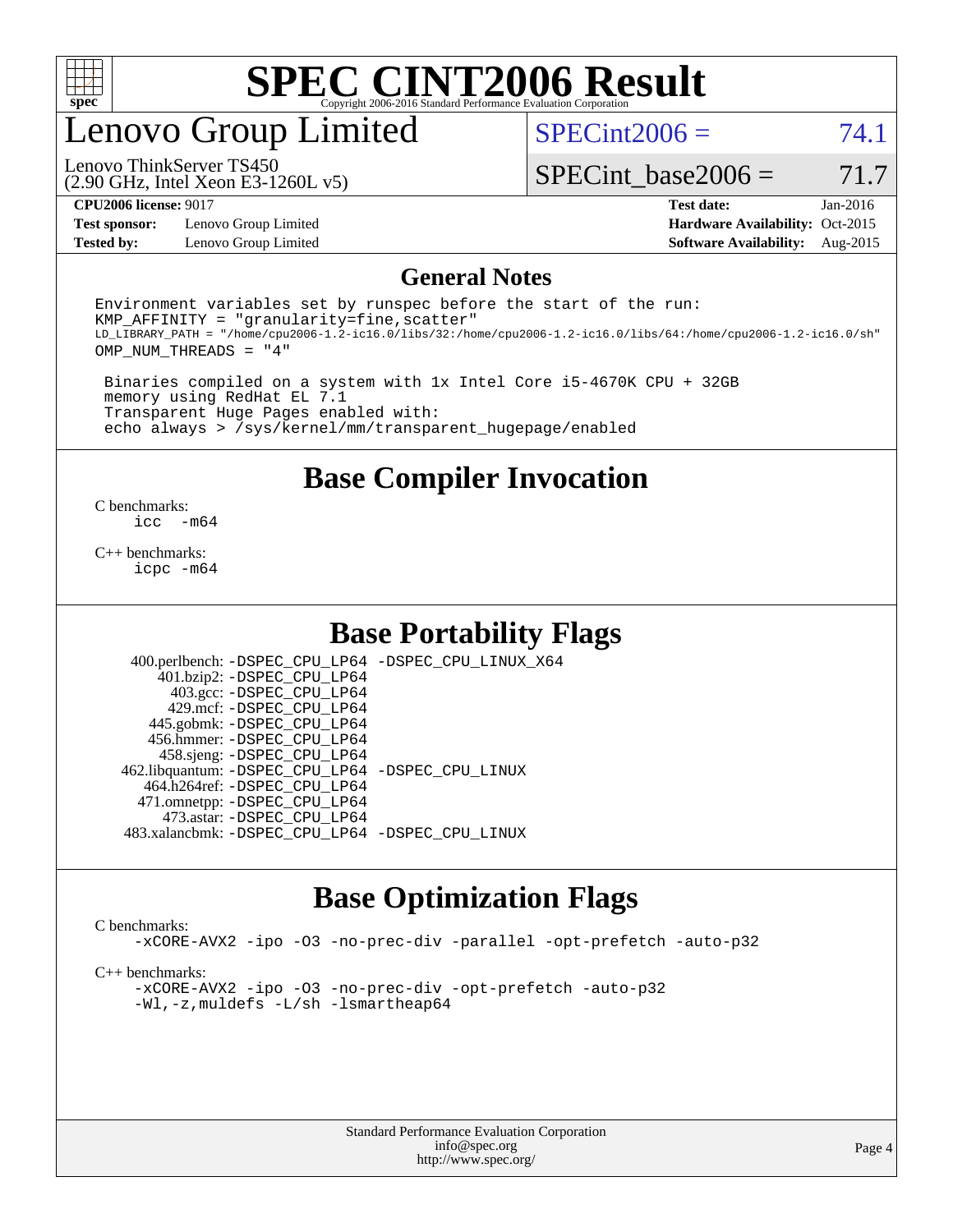

### enovo Group Limited

(2.90 GHz, Intel Xeon E3-1260L v5) Lenovo ThinkServer TS450

 $SPECint2006 = 74.1$  $SPECint2006 = 74.1$ 

SPECint base2006 =  $71.7$ 

**[Test sponsor:](http://www.spec.org/auto/cpu2006/Docs/result-fields.html#Testsponsor)** Lenovo Group Limited **[Hardware Availability:](http://www.spec.org/auto/cpu2006/Docs/result-fields.html#HardwareAvailability)** Oct-2015

**[CPU2006 license:](http://www.spec.org/auto/cpu2006/Docs/result-fields.html#CPU2006license)** 9017 **[Test date:](http://www.spec.org/auto/cpu2006/Docs/result-fields.html#Testdate)** Jan-2016 **[Tested by:](http://www.spec.org/auto/cpu2006/Docs/result-fields.html#Testedby)** Lenovo Group Limited **[Software Availability:](http://www.spec.org/auto/cpu2006/Docs/result-fields.html#SoftwareAvailability)** Aug-2015

### **[Base Other Flags](http://www.spec.org/auto/cpu2006/Docs/result-fields.html#BaseOtherFlags)**

[C benchmarks](http://www.spec.org/auto/cpu2006/Docs/result-fields.html#Cbenchmarks):

403.gcc: [-Dalloca=\\_alloca](http://www.spec.org/cpu2006/results/res2016q1/cpu2006-20160125-38905.flags.html#b403.gcc_baseEXTRA_CFLAGS_Dalloca_be3056838c12de2578596ca5467af7f3)

### **[Peak Compiler Invocation](http://www.spec.org/auto/cpu2006/Docs/result-fields.html#PeakCompilerInvocation)**

[C benchmarks \(except as noted below\)](http://www.spec.org/auto/cpu2006/Docs/result-fields.html#Cbenchmarksexceptasnotedbelow):

[icc -m64](http://www.spec.org/cpu2006/results/res2016q1/cpu2006-20160125-38905.flags.html#user_CCpeak_intel_icc_64bit_f346026e86af2a669e726fe758c88044)

400.perlbench: [icc -m32 -L/opt/intel/compilers\\_and\\_libraries\\_2016/linux/compiler/lib/ia32\\_lin](http://www.spec.org/cpu2006/results/res2016q1/cpu2006-20160125-38905.flags.html#user_peakCCLD400_perlbench_intel_icc_e10256ba5924b668798078a321b0cb3f)

445.gobmk: [icc -m32 -L/opt/intel/compilers\\_and\\_libraries\\_2016/linux/compiler/lib/ia32\\_lin](http://www.spec.org/cpu2006/results/res2016q1/cpu2006-20160125-38905.flags.html#user_peakCCLD445_gobmk_intel_icc_e10256ba5924b668798078a321b0cb3f)

[C++ benchmarks \(except as noted below\):](http://www.spec.org/auto/cpu2006/Docs/result-fields.html#CXXbenchmarksexceptasnotedbelow)

[icpc -m32 -L/opt/intel/compilers\\_and\\_libraries\\_2016/linux/compiler/lib/ia32\\_lin](http://www.spec.org/cpu2006/results/res2016q1/cpu2006-20160125-38905.flags.html#user_CXXpeak_intel_icpc_b4f50a394bdb4597aa5879c16bc3f5c5)

473.astar: [icpc -m64](http://www.spec.org/cpu2006/results/res2016q1/cpu2006-20160125-38905.flags.html#user_peakCXXLD473_astar_intel_icpc_64bit_fc66a5337ce925472a5c54ad6a0de310)

### **[Peak Portability Flags](http://www.spec.org/auto/cpu2006/Docs/result-fields.html#PeakPortabilityFlags)**

 400.perlbench: [-D\\_FILE\\_OFFSET\\_BITS=64](http://www.spec.org/cpu2006/results/res2016q1/cpu2006-20160125-38905.flags.html#user_peakPORTABILITY400_perlbench_file_offset_bits_64_438cf9856305ebd76870a2c6dc2689ab) [-DSPEC\\_CPU\\_LINUX\\_IA32](http://www.spec.org/cpu2006/results/res2016q1/cpu2006-20160125-38905.flags.html#b400.perlbench_peakCPORTABILITY_DSPEC_CPU_LINUX_IA32) 401.bzip2: [-DSPEC\\_CPU\\_LP64](http://www.spec.org/cpu2006/results/res2016q1/cpu2006-20160125-38905.flags.html#suite_peakPORTABILITY401_bzip2_DSPEC_CPU_LP64) 403.gcc: [-DSPEC\\_CPU\\_LP64](http://www.spec.org/cpu2006/results/res2016q1/cpu2006-20160125-38905.flags.html#suite_peakPORTABILITY403_gcc_DSPEC_CPU_LP64) 429.mcf: [-DSPEC\\_CPU\\_LP64](http://www.spec.org/cpu2006/results/res2016q1/cpu2006-20160125-38905.flags.html#suite_peakPORTABILITY429_mcf_DSPEC_CPU_LP64) 445.gobmk: [-D\\_FILE\\_OFFSET\\_BITS=64](http://www.spec.org/cpu2006/results/res2016q1/cpu2006-20160125-38905.flags.html#user_peakPORTABILITY445_gobmk_file_offset_bits_64_438cf9856305ebd76870a2c6dc2689ab) 456.hmmer: [-DSPEC\\_CPU\\_LP64](http://www.spec.org/cpu2006/results/res2016q1/cpu2006-20160125-38905.flags.html#suite_peakPORTABILITY456_hmmer_DSPEC_CPU_LP64) 458.sjeng: [-DSPEC\\_CPU\\_LP64](http://www.spec.org/cpu2006/results/res2016q1/cpu2006-20160125-38905.flags.html#suite_peakPORTABILITY458_sjeng_DSPEC_CPU_LP64) 462.libquantum: [-DSPEC\\_CPU\\_LP64](http://www.spec.org/cpu2006/results/res2016q1/cpu2006-20160125-38905.flags.html#suite_peakPORTABILITY462_libquantum_DSPEC_CPU_LP64) [-DSPEC\\_CPU\\_LINUX](http://www.spec.org/cpu2006/results/res2016q1/cpu2006-20160125-38905.flags.html#b462.libquantum_peakCPORTABILITY_DSPEC_CPU_LINUX) 464.h264ref: [-DSPEC\\_CPU\\_LP64](http://www.spec.org/cpu2006/results/res2016q1/cpu2006-20160125-38905.flags.html#suite_peakPORTABILITY464_h264ref_DSPEC_CPU_LP64) 471.omnetpp: [-D\\_FILE\\_OFFSET\\_BITS=64](http://www.spec.org/cpu2006/results/res2016q1/cpu2006-20160125-38905.flags.html#user_peakPORTABILITY471_omnetpp_file_offset_bits_64_438cf9856305ebd76870a2c6dc2689ab) 473.astar: [-DSPEC\\_CPU\\_LP64](http://www.spec.org/cpu2006/results/res2016q1/cpu2006-20160125-38905.flags.html#suite_peakPORTABILITY473_astar_DSPEC_CPU_LP64) 483.xalancbmk: [-D\\_FILE\\_OFFSET\\_BITS=64](http://www.spec.org/cpu2006/results/res2016q1/cpu2006-20160125-38905.flags.html#user_peakPORTABILITY483_xalancbmk_file_offset_bits_64_438cf9856305ebd76870a2c6dc2689ab) [-DSPEC\\_CPU\\_LINUX](http://www.spec.org/cpu2006/results/res2016q1/cpu2006-20160125-38905.flags.html#b483.xalancbmk_peakCXXPORTABILITY_DSPEC_CPU_LINUX)

### **[Peak Optimization Flags](http://www.spec.org/auto/cpu2006/Docs/result-fields.html#PeakOptimizationFlags)**

[C benchmarks](http://www.spec.org/auto/cpu2006/Docs/result-fields.html#Cbenchmarks):

 400.perlbench: [-xCORE-AVX2](http://www.spec.org/cpu2006/results/res2016q1/cpu2006-20160125-38905.flags.html#user_peakPASS2_CFLAGSPASS2_LDCFLAGS400_perlbench_f-xAVX2_5f5fc0cbe2c9f62c816d3e45806c70d7)(pass 2) [-prof-gen:threadsafe](http://www.spec.org/cpu2006/results/res2016q1/cpu2006-20160125-38905.flags.html#user_peakPASS1_CFLAGSPASS1_LDCFLAGS400_perlbench_prof_gen_21a26eb79f378b550acd7bec9fe4467a)(pass 1)  $-i\text{po}(pass 2) -\tilde{O}3(pass 2)$  [-no-prec-div](http://www.spec.org/cpu2006/results/res2016q1/cpu2006-20160125-38905.flags.html#user_peakPASS2_CFLAGSPASS2_LDCFLAGS400_perlbench_f-no-prec-div)(pass 2) [-par-num-threads=1](http://www.spec.org/cpu2006/results/res2016q1/cpu2006-20160125-38905.flags.html#user_peakPASS1_CFLAGSPASS1_LDCFLAGS400_perlbench_par_num_threads_786a6ff141b4e9e90432e998842df6c2)(pass 1) [-prof-use](http://www.spec.org/cpu2006/results/res2016q1/cpu2006-20160125-38905.flags.html#user_peakPASS2_CFLAGSPASS2_LDCFLAGS400_perlbench_prof_use_bccf7792157ff70d64e32fe3e1250b55)(pass 2) [-opt-prefetch](http://www.spec.org/cpu2006/results/res2016q1/cpu2006-20160125-38905.flags.html#user_peakCOPTIMIZE400_perlbench_f-opt-prefetch) [-ansi-alias](http://www.spec.org/cpu2006/results/res2016q1/cpu2006-20160125-38905.flags.html#user_peakCOPTIMIZE400_perlbench_f-ansi-alias)

 401.bzip2: [-xCORE-AVX2](http://www.spec.org/cpu2006/results/res2016q1/cpu2006-20160125-38905.flags.html#user_peakPASS2_CFLAGSPASS2_LDCFLAGS401_bzip2_f-xAVX2_5f5fc0cbe2c9f62c816d3e45806c70d7)(pass 2) [-prof-gen:threadsafe](http://www.spec.org/cpu2006/results/res2016q1/cpu2006-20160125-38905.flags.html#user_peakPASS1_CFLAGSPASS1_LDCFLAGS401_bzip2_prof_gen_21a26eb79f378b550acd7bec9fe4467a)(pass 1)  $-i\text{po}(pass 2) -\overline{O}3(pass 2)$  [-no-prec-div](http://www.spec.org/cpu2006/results/res2016q1/cpu2006-20160125-38905.flags.html#user_peakCOPTIMIZEPASS2_CFLAGSPASS2_LDCFLAGS401_bzip2_f-no-prec-div) [-par-num-threads=1](http://www.spec.org/cpu2006/results/res2016q1/cpu2006-20160125-38905.flags.html#user_peakPASS1_CFLAGSPASS1_LDCFLAGS401_bzip2_par_num_threads_786a6ff141b4e9e90432e998842df6c2)(pass 1) [-prof-use](http://www.spec.org/cpu2006/results/res2016q1/cpu2006-20160125-38905.flags.html#user_peakPASS2_CFLAGSPASS2_LDCFLAGS401_bzip2_prof_use_bccf7792157ff70d64e32fe3e1250b55)(pass 2) [-auto-ilp32](http://www.spec.org/cpu2006/results/res2016q1/cpu2006-20160125-38905.flags.html#user_peakCOPTIMIZE401_bzip2_f-auto-ilp32)

Continued on next page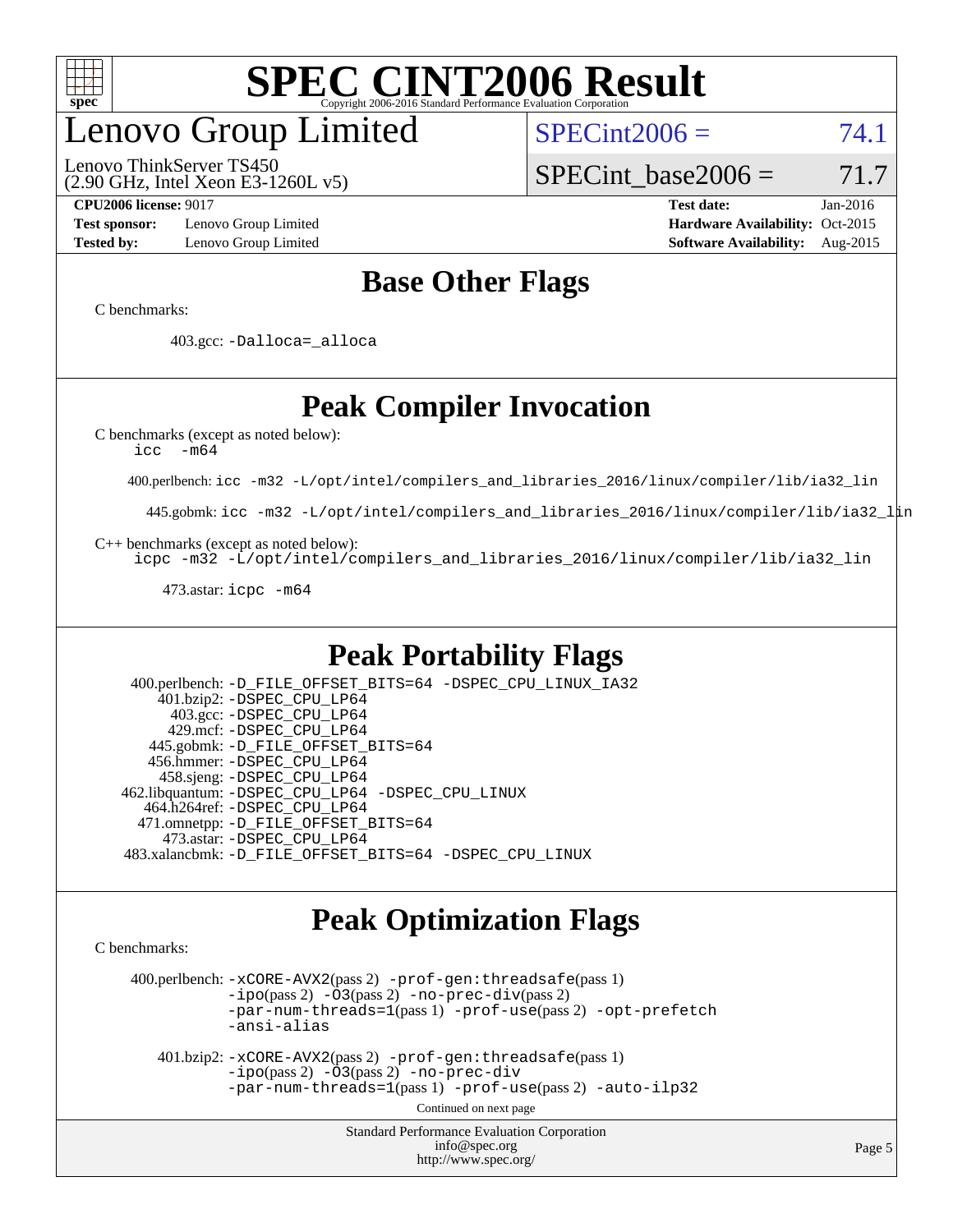

enovo Group Limited

 $SPECint2006 = 74.1$  $SPECint2006 = 74.1$ 

(2.90 GHz, Intel Xeon E3-1260L v5) Lenovo ThinkServer TS450

SPECint base2006 =  $71.7$ 

**[Test sponsor:](http://www.spec.org/auto/cpu2006/Docs/result-fields.html#Testsponsor)** Lenovo Group Limited **[Hardware Availability:](http://www.spec.org/auto/cpu2006/Docs/result-fields.html#HardwareAvailability)** Oct-2015 **[Tested by:](http://www.spec.org/auto/cpu2006/Docs/result-fields.html#Testedby)** Lenovo Group Limited **[Software Availability:](http://www.spec.org/auto/cpu2006/Docs/result-fields.html#SoftwareAvailability)** Aug-2015

**[CPU2006 license:](http://www.spec.org/auto/cpu2006/Docs/result-fields.html#CPU2006license)** 9017 **[Test date:](http://www.spec.org/auto/cpu2006/Docs/result-fields.html#Testdate)** Jan-2016

### **[Peak Optimization Flags \(Continued\)](http://www.spec.org/auto/cpu2006/Docs/result-fields.html#PeakOptimizationFlags)**

```
 401.bzip2 (continued):
                -opt-prefetch -ansi-alias
          403.gcc: -xCORE-AVX2 -ipo -O3 -no-prec-div -inline-calloc
                -opt-malloc-options=3 -auto-ilp32
         429.mcf: -xCORE-AVX2 -ipo -O3 -no-prec-div -parallel
                -opt-prefetch -auto-p32
       445.gobmk: -xCORE-AVX2(pass 2) -prof-gen:threadsafe(pass 1)
                -prof-use(pass 2) -par-num-threads=1(pass 1) -ansi-alias
       456.hmmer: basepeak = yes
        458.sjeng: -xCORE-AVX2(pass 2) -prof-gen:threadsafe(pass 1)
                -i\text{po}(pass 2) -\tilde{O}3(pass 2)-no-prec-div(pass 2)
                -par-num-threads=1(pass 1) -prof-use(pass 2) -unroll4
   462.libquantum: basepeak = yes
     464.h264ref: basepeak = yes
C++ benchmarks: 
      471.omnetpp: -xCORE-AVX2(pass 2) -prof-gen:threadsafe(pass 1)
                -i\text{po}(pass 2) -\overline{O}3(pass 2) -no-\overline{prec}\-div(pass 2)-par-num-threads=1(pass 1) -prof-use(pass 2)
                -opt-ra-region-strategy=block -ansi-alias
                -Wl,-z,muldefs -L/sh -lsmartheap
         473.astar: -xCORE-AVX2 -ipo -O3 -no-prec-div -opt-prefetch
                -auto-p32 -Wl,-z,muldefs -L/sh -lsmartheap64
    483.xalancbmk: -xCORE-AVX2 -ipo -O3 -no-prec-div -opt-prefetch
                -ansi-alias -Wl,-z,muldefs -L/sh -lsmartheap
```
### **[Peak Other Flags](http://www.spec.org/auto/cpu2006/Docs/result-fields.html#PeakOtherFlags)**

[C benchmarks](http://www.spec.org/auto/cpu2006/Docs/result-fields.html#Cbenchmarks):

403.gcc: [-Dalloca=\\_alloca](http://www.spec.org/cpu2006/results/res2016q1/cpu2006-20160125-38905.flags.html#b403.gcc_peakEXTRA_CFLAGS_Dalloca_be3056838c12de2578596ca5467af7f3)

```
The flags files that were used to format this result can be browsed at
http://www.spec.org/cpu2006/flags/Intel-ic16.0-official-linux64.html
http://www.spec.org/cpu2006/flags/Default-Platform-Flags.html
```